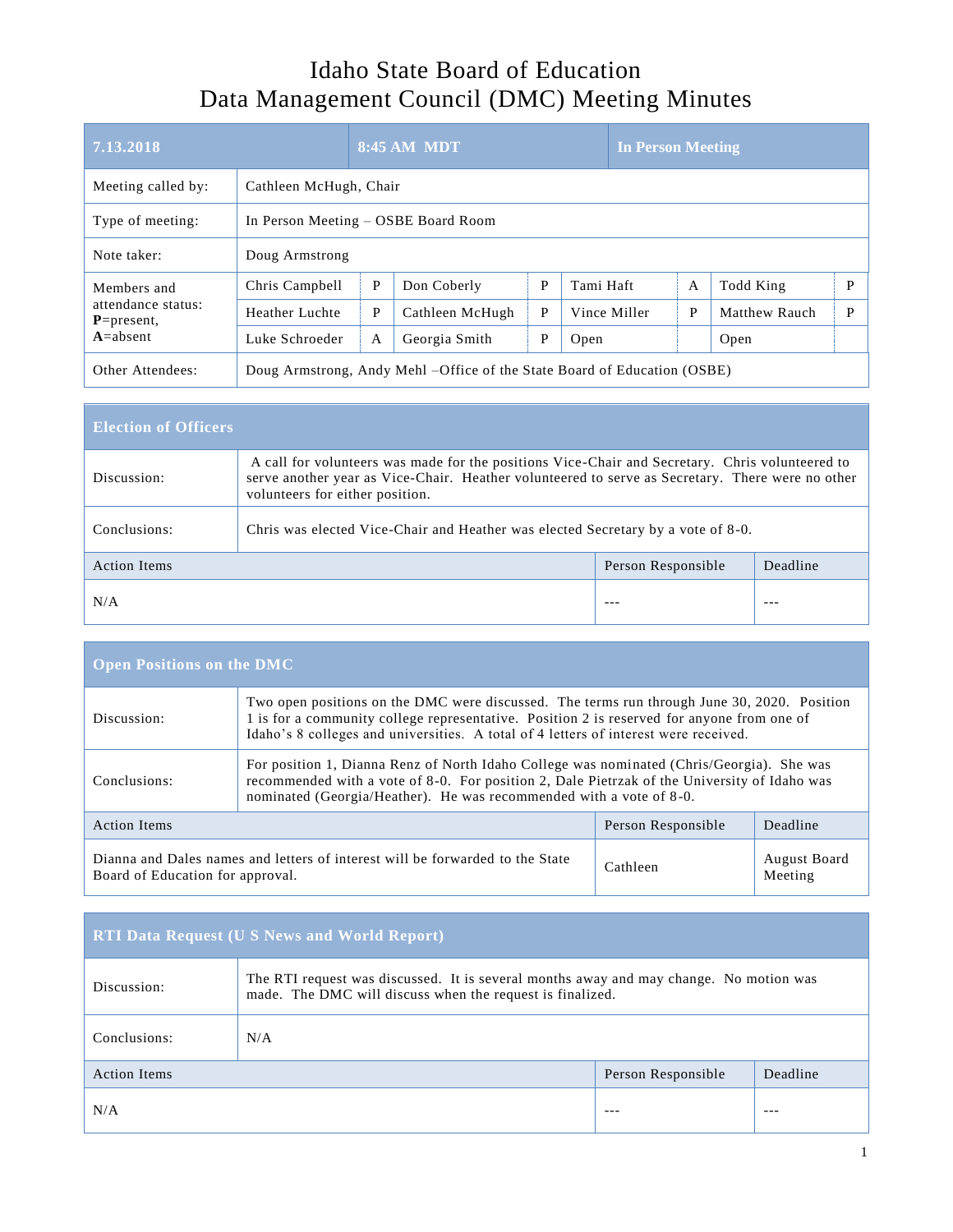## Idaho State Board of Education Data Management Council (DMC) Meeting Minutes

| <b>Change Makeup of DMC Membership</b>                                                                                                   |                                                                                                                                                                                                                                                                                                                                                                                                                                               |  |  |  |  |
|------------------------------------------------------------------------------------------------------------------------------------------|-----------------------------------------------------------------------------------------------------------------------------------------------------------------------------------------------------------------------------------------------------------------------------------------------------------------------------------------------------------------------------------------------------------------------------------------------|--|--|--|--|
| Discussion:                                                                                                                              | There was discussion on if a $13th$ member should be added to the DMC. One recommendation is<br>that this position should be reserved for a representative of a charter school. Several people<br>thought this should be put off until the two new members are on board. It was also questioned<br>why charter schools should have dedicated representation. They are not exempt from being one of<br>the three members from a public school. |  |  |  |  |
| Conclusions:                                                                                                                             | N/A                                                                                                                                                                                                                                                                                                                                                                                                                                           |  |  |  |  |
| Deadline<br><b>Action Items</b><br>Person Responsible                                                                                    |                                                                                                                                                                                                                                                                                                                                                                                                                                               |  |  |  |  |
| Bring to the DMC justification for adding a $13th$ Member and why it should be<br>Cathleen<br>September<br>dedicated to charter schools. |                                                                                                                                                                                                                                                                                                                                                                                                                                               |  |  |  |  |

| <b>Data Rubric and Approval Process</b>                                                                                                      |                                                                                                                                                                     |  |  |  |  |
|----------------------------------------------------------------------------------------------------------------------------------------------|---------------------------------------------------------------------------------------------------------------------------------------------------------------------|--|--|--|--|
| Discussion:                                                                                                                                  | Cathleen provided information on a rubric the DMC can use to review and approve data requests.<br>Several suggestions were made on the rubric and approval process. |  |  |  |  |
| Conclusions:                                                                                                                                 | N/A                                                                                                                                                                 |  |  |  |  |
| <b>Action Items</b><br>Deadline<br>Person Responsible                                                                                        |                                                                                                                                                                     |  |  |  |  |
| The suggestions will be reviewed and added to the rubric. It will be brought<br>Cathleen<br>September<br>back to the DMC at a later meeting. |                                                                                                                                                                     |  |  |  |  |

| <b>Data Masking Guidelines</b>                                                 |                                                                                                                                                                                                                                                                                                                                                                                     |                    |           |  |
|--------------------------------------------------------------------------------|-------------------------------------------------------------------------------------------------------------------------------------------------------------------------------------------------------------------------------------------------------------------------------------------------------------------------------------------------------------------------------------|--------------------|-----------|--|
| Discussion:                                                                    | Doug provided a draft of the Aggregate Data Masking Guidelines. There were several comments<br>about the complexity of masking data. It was recommended that this document be broken down<br>into two documents. One would be a set of rules to show when masking must be completed. The<br>second would be a larger document giving recommendations on how to mask aggregate data. |                    |           |  |
| Conclusions:                                                                   | N/A                                                                                                                                                                                                                                                                                                                                                                                 |                    |           |  |
| <b>Action Items</b>                                                            |                                                                                                                                                                                                                                                                                                                                                                                     | Person Responsible | Deadline  |  |
| All DMC Members<br>July 31<br>Provide feedback on the Data Masking Guidelines. |                                                                                                                                                                                                                                                                                                                                                                                     |                    |           |  |
| Compile changes and bring to the DMC for approval.<br>Doug                     |                                                                                                                                                                                                                                                                                                                                                                                     |                    | September |  |